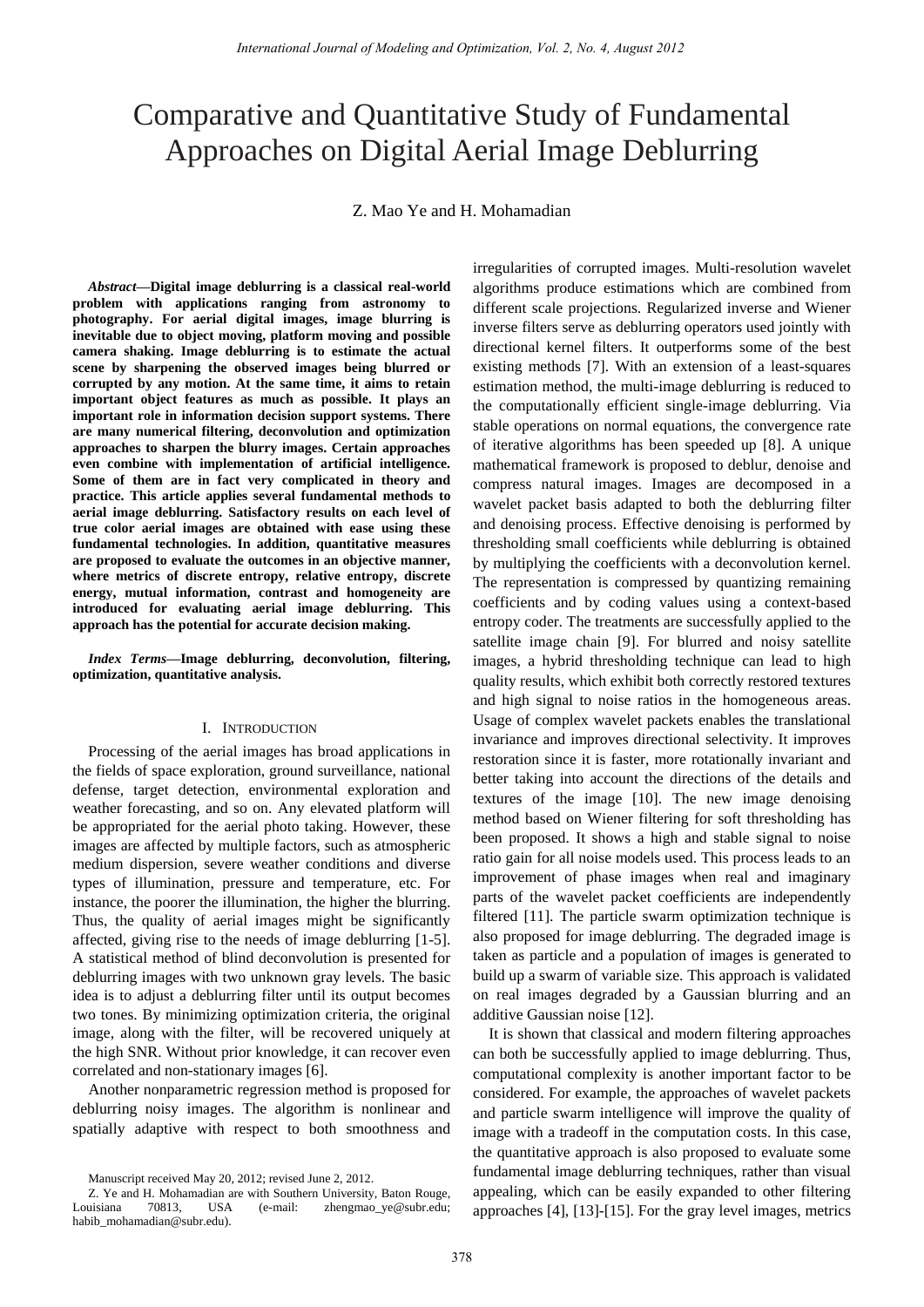of discrete entropy, relative entropy,discrete energy, mutual information, contrast and homogeneity have been introduced for objective measurement. In the true color system, similar concepts can be implemented as well at each of three color levels. The discrete entropy, relative entropy, mutual information, discrete energy, mutual information, contrast and homogeneity of three color component images could serve as statistical measures of randomness, which are used to characterize the source and deblurred images.

## II. FUNDAMENTAL SCHEMES FOR IMAGE DEBLURRING

#### *A. Blind Deconvolution Deblurring*

The blind deconvolutionis a traditional technique to recover the target image from a set of blurred images with no information available on image distortion (blurring and noisy). It can restore the image and unknown point spread function (PSF) at the same time. The PSF is estimated from the image set, allowing the deconvolution to be performed. The proposed speedup blind deconvolution is performed iteratively via Richardson–Lucy deconvolution algorithms. It improves the estimation of the PSF and the scene in each iteration. The trial and error approach is used herein to determine the desirable threshold level and additional PSF constraints can be selected using zero padding. In the frequency domain, the blind deconvolution is expressed as (1). Based on image observation, the degradation function can be estimated as (2), where the tilde  $F(\omega 1, \omega 2)$  represents the Fourier transform of estimation of the true image  $F(x, y)$ ,  $G(\omega)$ ,  $\omega$ 2) represents the Fourier transform of the blurred image,  $H(\omega 1, \omega 2)$  represents the degradation function, and k is a coefficient to be adjusted.

$$
\tilde{F}(\omega_1,\omega_2) = G(\omega_1,\omega_2) / H(\omega_1,\omega_2)
$$
 (1)

$$
H(\omega_1, \omega_2) = e^{-k(\omega_1^2 + \omega_2^2)^{1/2}}
$$
 (2)

#### *B. Constrained Linear Least Squares Deblurring*

Constrained linear least-squares optimization can also be used to recover the blurred images. The objective is to minimize the Euclidean vector norm of the estimation error between the blurred image and estimated true image. The

solution in the frequency domain is given by (3):  
\n
$$
\tilde{F}(\omega_1, \omega_2) = G(\omega_1, \omega_2) \frac{H^*(\omega_1, \omega_2)}{|H(\omega_1, \omega_2)|^2 + k |L(\omega_1, \omega_2)|^2}
$$
\n(3)

where the tilde  $F(\omega 1, \omega 2)$  represents the Fourier transform of estimation of the true image  $F_{(x, y)}$ ,  $G(\omega_1, \omega_2)$  represents the Fourier transform of the blurred image,  $H(\omega_1, \omega_2)$ represents the degradation function and  $H^*(\omega_1, \omega_2)$  is the complex conjugate of H( $\omega_1$ ,  $\omega_2$ ), L( $\omega_1$ ,  $\omega_2$ ) is the Fourier transform of the Laplacian operator, and k is a coefficient to be adjusted.

The least squares algorithm can be simply depicted in the spatial domain.

MIN{ 
$$
||H_{(x,y)}F_{(x,y)} - G_{(x,y)}||^2 + k ||L_{(x,y)}F_{(x,y)}||^2
$$
 } (4)

where  $F_{(x, y)}$  is the true image to be determined,  $H_{(x, y)}$  is the degradation operator with the constraints within an interval [0, 1],  $G_{(x, y)}$  is the blurred image, and  $L_{(x, y)}$  is the discrete Laplacian, which associates each pixel to those surrounding it. It can be simplified into (5)via zero padding.

MIN{ 
$$
||A_{(x,y)}F_{(x,y)} - B_{(x,y)}||^2
$$
 } (5)

where the matrix  $A_{(x, y)}$  combines  $H_{(x, y)}$  and  $k^{1/2}L_{(x, y)}$ , and the matrix  $B_{(x, y)}$  combines  $G_{(x, y)}$  and zero matrix to match the dimension.

The optimal solution is calculated via pseudo-inverse:

$$
F_{(x, y)} = (A^*A)^{-1}A^*B
$$
 (6)

where  $A^*$  is the complex conjugate of matrix A. Selected constraints guarantee that A\*A is perfectly well conditioned.

## *C. Wiener Filter Deblurring*

A blurred image can be modeled by 2D convolution of the source image and a low pass filter. In order to restore the source image, the blurred image should convolute with a type of high pass filter. In ideal cases, the high pass filter can be determined by inverting all elements of discrete Fourier transform (DFT) of the low pass filter. In order to avoid near zero values to be inversed, a suitable threshold is necessary. Essentially an inverse filter is a high pass filter which is sensitive to noises, in this case, the Wiener filter is selected for image deblurring, which is a natural extension of the inverse filter when noises are present. A simplified expression of the Wiener filter in the frequency domain is expressed as (7):

$$
\tilde{F}(\omega_1, \omega_2) = \frac{G(\omega_1, \omega_2)}{H(\omega_1, \omega_2)} \left[ \frac{|H(\omega_1, \omega_2)|^2}{|H(\omega_1, \omega_2)|^2 + k} \right] \tag{7}
$$

where the tilde  $F(\omega 1, \omega 2)$  represents the Fourier transform of estimation of the true image  $F(x, y)$ ,  $G(\omega 1, \omega 2)$  represents the Fourier transform of the blurred image, and  $H(\omega_1, \omega_2)$ represents the degradation function. As the power spectrum of the true image  $F(x, y)$  is unknown, k is introduced as a specific constant via the trial and error to represent the Noise-to-Signal ratio.

#### III. CASE STUDIES ON IMAGE DEBLURRING

The first aerial image selected is an ocean-island view near Puerto Rico and the second aerial image selected is a mountain-snow view in northern Canada, as shown in Figs. 1-2, where the source images are followed by deblurred images using three deblurring schemes, respectively.

In Fig. 3, the true color source blurry images are represented in three levels of red, green and blue. In Figs. 4- 6, the three level deblurred images are shown after using three fundamentaldeblurring schemes: (1) Blind deconvolution; (2) Linear least squares estimation; (3) Wiener Filtering. In Figs. 3-6, results of the image one are listed in the first row and results of the image two are listed in the second row. Image quality enhancement and some differences in appearance could be slightly observed.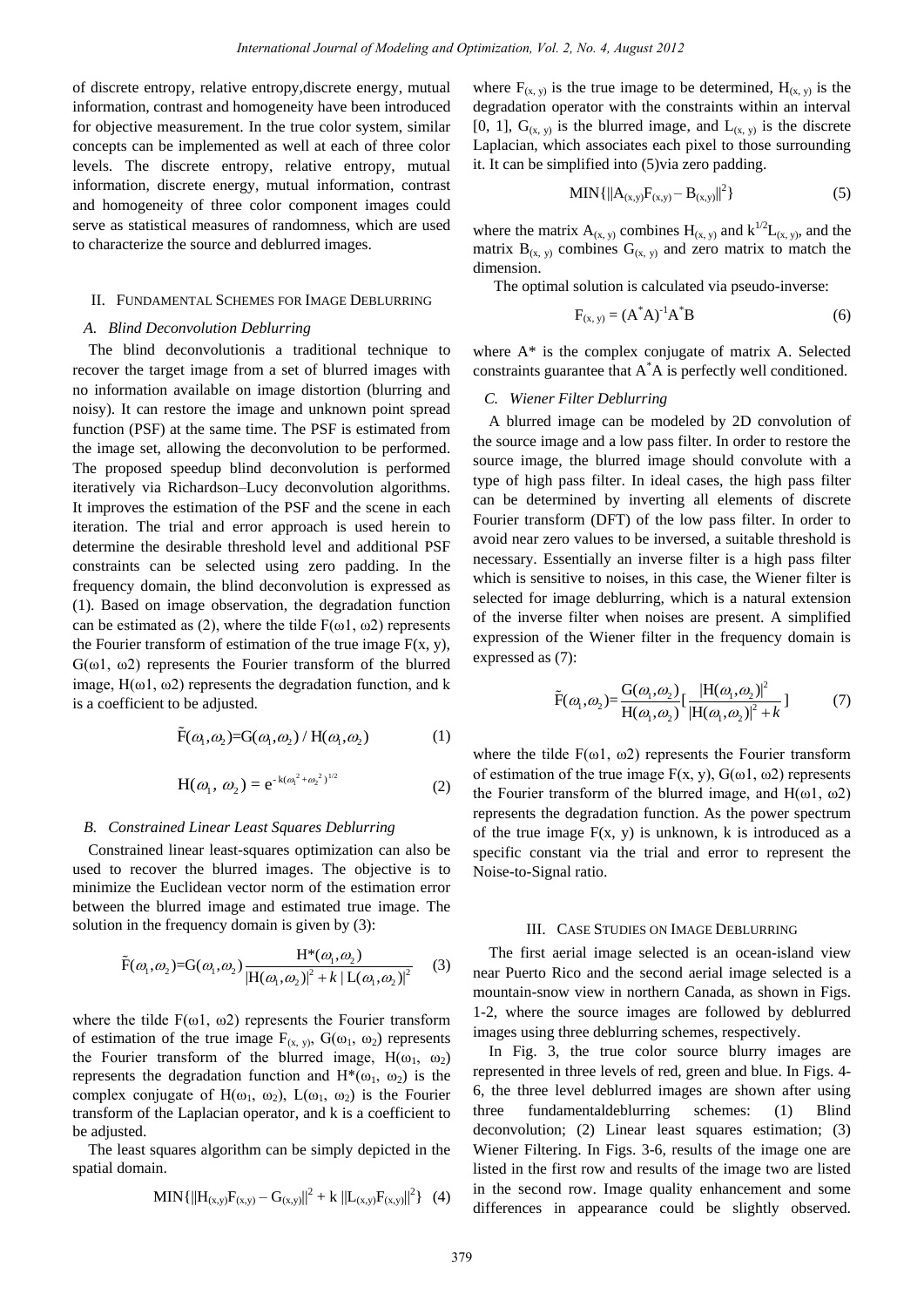However, objective measures should be further applied to evaluate the outcomes quantitatively.



Fig. 1 Source Ocean-Island View and Deblurred Images



Fig. 2 Source Mount-Snow Image and Deblurred Images



Fig. 3 Source Images in Red, Green and Blue Levels  $(1<sup>st</sup> Row: Source Image 1; 2<sup>nd</sup> Row: Source Image 2)$ 

Deblurring Scheme #1 Displayed in Red, Green and Blue Levels



Fig. 4 Image Deblurring via Blind Deconvolution

 $(1<sup>st</sup> Row: Deblurred Image 1; 2<sup>nd</sup> Row: Deblurred Image 2)$ 

Deblurring Scheme #2 Displayed in Red, Green and Blue Levels Red Level Green Level Blue Level

Fig. 5 Deblurring via Least Squares Estimation  $(1<sup>st</sup> Row: Deblurred Image 1; 2<sup>nd</sup> Row: Deblurred Image 2)$ 



Fig. 6 Deblurring via Wiener Filtering  $(1<sup>st</sup> Row: Deblurred Image 1; 2<sup>nd</sup> Row: Deblurred Image 2)$ 

# IV. QUANTITATIVE ANALYSIS

# *A. Histogram and Probability Functions*

A digital image with M by N pixels has been considered. Occurrence of each color level is described as the cooccurrence matrix of relative frequencies. The occurrence probability function is then estimated from its histogram, which is formulated as (8):

$$
p(k) = \frac{h(k)}{\sum h(k)}\tag{8}
$$

where  $p(k)$  is the probability distribution function and  $h(k)$  is the histogram function.

#### *B. Discrete Entropy in Image Deblurring*

The discrete entropy is a measure of information content, which can be interpreted as the average uncertainty of the information source. The discrete entropy is the summation of the products of the probability of the outcome multiplied by the logarithm of the inverse of probability of the outcome, considering all possible outcomes  $\{1, 2, ..., n\}$ ateachcolor level in the event set  $\{x_1, x_2, ..., x_n\}$ , where  $p(i)$ is the probability at the level i, which contains all the histogram counts. The discrete entropy  $H(x)$  is formulated as (9) whose corresponding results are shown in Table I.

$$
H(x) = \sum_{i=1}^{k} p(i) \log_2 \frac{1}{p(i)} = -\sum_{i=1}^{k} p(i) \log_2 p(i)
$$
(9)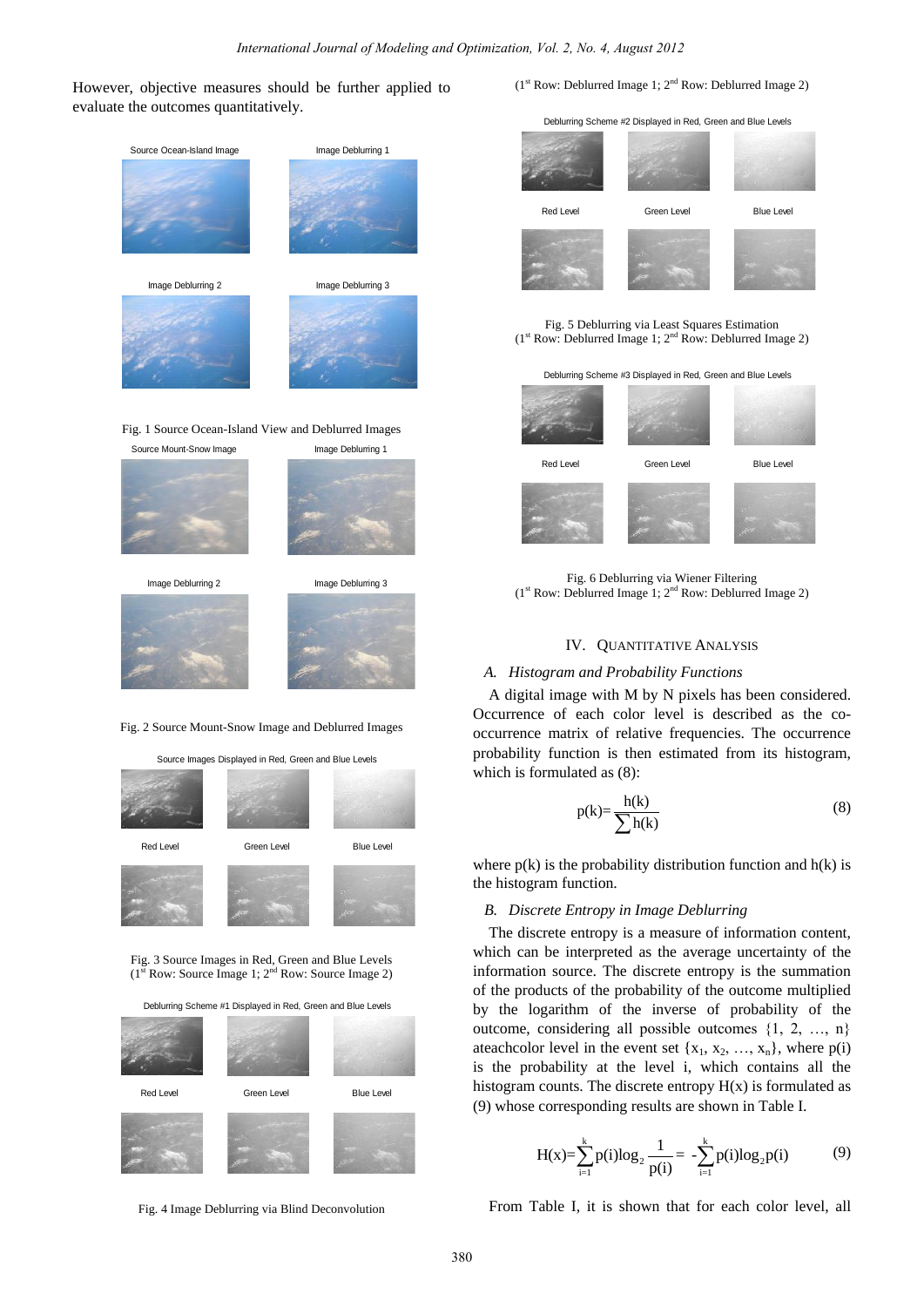three deblurring schemes actually produce sharper images containing more information than the blurry source images.

| Discrete Entropy    | Red Level | Green Level | <b>Blue Level</b> |
|---------------------|-----------|-------------|-------------------|
| Source Ocean Image  | 7.3265    | 6.8555      | 6.6397            |
| Deblurring Scheme 1 | 7.3478    | 6.8813      | 6.6561            |
| Deblurring Scheme 2 | 7.3380    | 6.8703      | 6.6557            |
| Deblurring Scheme 3 | 7.3517    | 6.8942      | 6.6512            |
| Source Mount Image  | 6.5319    | 6.2180      | 5.9569            |
| Deblurring Scheme 1 | 6.5509    | 6.2534      | 6.0095            |
| Deblurring Scheme 2 | 6.5383    | 6.2398      | 5.9910            |
| Deblurring Scheme 3 | 6.5588    | 6.2590      | 6.0237            |

TABLE I: DISCRETE ENTROPY IN IMAGE DEBLURRING

#### *C. Relative Entropy in Image Deblurring*

Suppose two discrete probability distributions of digital images have the probability functions of  $p(i)$  and  $q(i)$ . The relative entropy of one with respect to another is then defined as the summation of all the possible states of the system, which is formulated as (10). The relative entropies of two source images and deblurred imagesare shown in Table II.

$$
d = \sum_{i=1}^{k} p(i) \log_2 \frac{p(i)}{q(i)}
$$
 (10)

From Table II, it is shown that the least squares estimation (Scheme 2) provides better information match between the source blurry image and sharpened images than those of the Wiener filtering and blind deconvolution.

| TABLE II: RELATIVE ENTROPY IN IMAGE DEBLURRING |  |
|------------------------------------------------|--|
|------------------------------------------------|--|

| <b>Relative Entropy</b> | Red Level | Green Level | <b>Blue Level</b> |
|-------------------------|-----------|-------------|-------------------|
| Source Ocean Image      |           |             |                   |
| Deblurring Scheme 1     | 0.0072    | 0.0109      | 0.0087            |
| Deblurring Scheme 2     | 0.0085    | 0.0116      | 0.0093            |
| Deblurring Scheme 3     | 0.0064    | 0.0081      | 0.0037            |
| Source Mount Image      |           |             |                   |
| Deblurring Scheme 1     | 0.0074    | 0.0116      | 0.0113            |
| Deblurring Scheme 2     | 0.0092    | 0.0127      | 0.0139            |
| Deblurring Scheme 3     | 0.0035    | 0.0041      | 0.0072            |

# *D. Mutual Information in Image Deblurring*

Another metric of the mutual information  $I(X; Y)$  can be also applied, which is to describe how much information one variable tells about the other variable. The mutual information is formulated as (11).

formation is formulated as (11).  
\n
$$
I(X;Y) = \sum_{X,Y} p_{XY}(X, Y) \log_2 \frac{p_{XY}(X, Y)}{p_X(X)p_Y(Y)}
$$
\n
$$
= -\sum_{X} p_X(X) \log_2 p_X(X) + \sum_{X,Y} p_{XY}(X, Y) \log_2 \frac{p_{XY}(X, Y)}{p_Y(Y)} \quad (11)
$$
\n
$$
= H(X) - H(X | Y)
$$

where  $H(X)$  and  $H(X|Y)$  are values of the entropy and conditional entropy;  $p_{XY}$  is the joint probability density function;  $p_X$  and  $p_Y$  are the marginal probability density functions. It can be interpreted as information that Y can tell about X is the reduction in uncertainty of X due to the existence of Y. It can also be regarded as the relative entropy between the joint distribution and product distribution. Results of mutual information between the original and deblurredimages are shown in Table III.

| Mutual Information  | Red Level | Green Level | Blue Level |
|---------------------|-----------|-------------|------------|
| Source Ocean Image  |           |             |            |
| Deblurring Scheme 1 | 0.0213    | 0.0258      | 0.0164     |
| Deblurring Scheme 2 | 0.0115    | 0.0148      | 0.0161     |
| Deblurring Scheme 3 | 0.0252    | 0.0387      | 0.0115     |
| Source Mount Image  |           |             |            |
| Deblurring Scheme 1 | 0.0190    | 0.0354      | 0.0526     |
| Deblurring Scheme 2 | 0.0064    | 0.0218      | 0.0341     |
| Deblurring Scheme 3 | 0.0269    | 0.0410      | 0.0669     |

From Table III, it is shown again that the least squares estimation provides best matches. The source blurry and sharpened images using the least squares estimation (Scheme 2) have more similarities and so one can tell less additional information about another.

#### *E. Discrete Energy in Image Deblurring*

The discrete energy measure also indicates how each of three color level elements is distributed. Its formulation is shown in  $(12)$ , where  $E(x)$  represents the discrete energy with 256 bins and  $p(i)$  refers to the probability distribution function at each of threecolor levels, which contains the histogram counts. For any constant value of the color level, the energy measure reaches its maximum value of one. The larger energy corresponds to the lower total number of intensity levels and the smaller one corresponds to the higher total number of intensity levels. The discrete energy of the source and deblurred images is shown in Table IV.  $\frac{1}{\pi}$  p(1) (16)<br>
(a) Beblurring Scheme 2 0.0044 0.0218 0.31<br>
shown that the least squares<br>
mings chemes 3 0.0269 0.0410 0.0669<br>
convides better information match<br>
image and sharpned image scheme 3 0.0269 0.0410 0.066

$$
E(x) = \sum_{i=1}^{k} p(i)^2
$$
 (12)

From Table IV, the value differences are not significant due to magnitudes of energy levels, but similar conclusions can still be made as those of discrete entropies. That is, all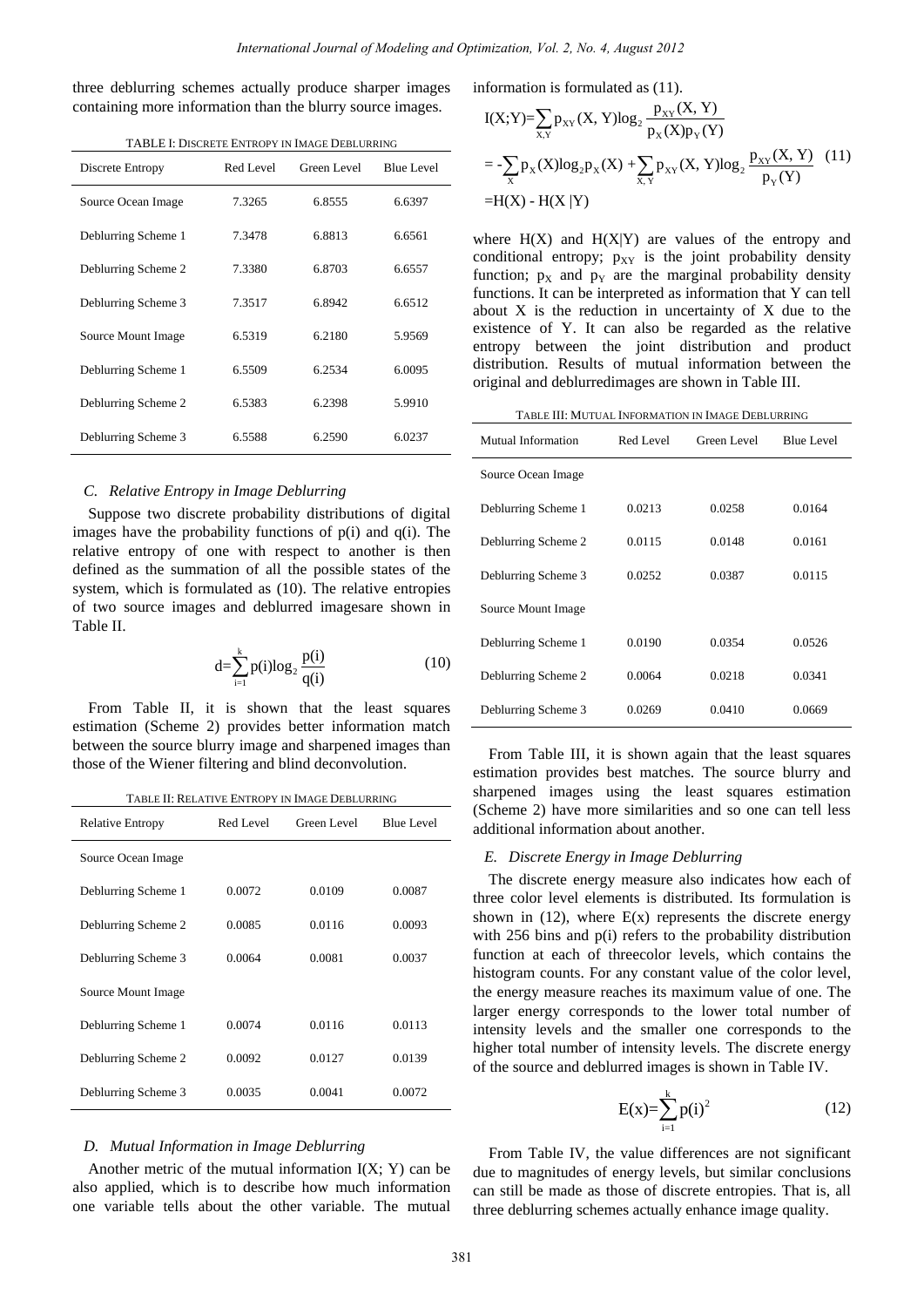| TABLE IV: DISCRETE ENERGY IN IMAGE DEBLURRING |           |             |            |
|-----------------------------------------------|-----------|-------------|------------|
| Discrete Energy                               | Red Level | Green Level | Blue Level |
| Source Ocean Image                            | 0.0066    | 0.0093      | 0.0109     |
| Deblurring Scheme 1                           | 0.0066    | 0.0092      | 0.0108     |
| Deblurring Scheme 2                           | 0.0066    | 0.0092      | 0.0108     |
| Deblurring Scheme 3                           | 0.0066    | 0.0091      | 0.0108     |
| Source Mount Image                            | 0.0136    | 0.0168      | 0.0184     |
| Deblurring Scheme 1                           | 0.0135    | 0.0165      | 0.0178     |
| Deblurring Scheme 2                           | 0.0136    | 0.0166      | 0.0181     |
| Deblurring Scheme 3                           | 0.0135    | 0.0165      | 0.0177     |

# *F. Contrast in ImageDeblurring*

Image contrast is a metric that indicates variations in the gray level distribution or each of three color level distributionby visual perception.It depicts differencesamongindividual objects and background within the same scope of view. It is formulated as (13) and results are listed in Table V.

$$
Contrast = \sum_{i=0}^{M-1} \sum_{j=0}^{N-1} \frac{[g(i,j) - g_{AVG}]^2}{M^*N}
$$
 (13)

where  $g(i, j)$  is an intensity in the co-occurrence matrix at the coordinates i and j. It illustrates an element at coordinates i and j on an image of the size M×N.

TABLE V: CONTRAST IN IMAGE DEBLURRING

| Contrast            | Red Level | Green Level | <b>Blue Level</b> |
|---------------------|-----------|-------------|-------------------|
| Source Ocean Image  | 0.2618    | 0.1131      | 0.0521            |
| Deblurring Scheme 1 | 0.2702    | 0.1196      | 0.0602            |
| Deblurring Scheme 2 | 0.2751    | 0.1226      | 0.0652            |
| Deblurring Scheme 3 | 0.2716    | 0.1208      | 0.0635            |
| Source Mount Image  | 0.1679    | 0.1047      | 0.0555            |
| Deblurring Scheme 1 | 0.1704    | 0.1101      | 0.0651            |
| Deblurring Scheme 2 | 0.1797    | 0.1116      | 0.0663            |
| Deblurring Scheme 3 | 0.1780    | 0.1117      | 0.0657            |

From Table V, for each color level, all three deblurring schemes give rise to better contrast than the blurry source images. When a comparison is made among three deblurring schemes, the least squares estimation generates the best contrast. The contrastis also higher generated by Wiener Filtering than by Blind Deconvolution.

#### *G. Homogeneity in ImageDeblurring*

This measure is a direct measure of local homogeneity of

a grayscale image, which relates inversely to the image contrast. Higher values of homogeneity measures indicate less structural variations and lower values indicate more structural variations. Larger values are corresponding to higher homogeneity and smaller values are corresponding to lower homogeneity. It is formulated as (14) and the actual results are listed in Table VI:

Homogeneity=
$$
\sum_{i=0}^{M-1} \sum_{j=0}^{N-1} \frac{1}{1 + (i-j)^2} g(i,j)
$$
 (14)

where  $g(i, j)$  is an intensity in the co-occurrence matrix at the coordinates i and j.

| Homogeneity         | Red Level | Green Level | <b>Blue Level</b> |
|---------------------|-----------|-------------|-------------------|
| Source Ocean Image  | 0.8789    | 0.9431      | 0.9740            |
| Deblurring Scheme 1 | 0.8780    | 0.9409      | 0.9705            |
| Deblurring Scheme 2 | 0.8773    | 0.9392      | 0.9700            |
| Deblurring Scheme 3 | 0.8779    | 0.9401      | 0.9702            |
| Source Mount Image  | 0.9230    | 0.9498      | 0.9774            |
| Deblurring Scheme 1 | 0.9199    | 0.9460      | 0.9675            |
| Deblurring Scheme 2 | 0.9130    | 0.9449      | 0.9619            |
| Deblurring Scheme 3 | 0.9141    | 0.9452      | 0.9627            |

From Table VI, for each color level, all three deblurring schemes reduce the homogeneity with sharper images. The best results come from the least squares estimation, which is followed by Wiener filtering and blind deconvolution.

#### V. CONCLUSION

For digital aerial imaging based pattern recognition, uncertainties and disturbances are unavoidable. In order to reduce the blurring effects of aerial images stem from the atmospheric medium dispersing and object moving, instead of employing high computation cost deblurring schemes, this paper presents several classical and efficient approaches in image deblurring, better results are presented with a little effort of scientific computing. To evaluate the results quantitatively, information metrics are proposed based on the information theory, where the discrete entropy, relative entropy, discrete energy, mutual information, contrast and homogeneity are all applied. For the true color ocean and land images, each components of true color levels of red, green and blue are analyzed using these metrics. From three color level cases of two source blurry images, it is demonstrated that all 3 proposed schemes work well on providing more detailed information of the actual scene. It is also concluded that via the simple least squares optimization scheme, similarities between blurry and sharpened images are higher than those deblurring schemes with filtering